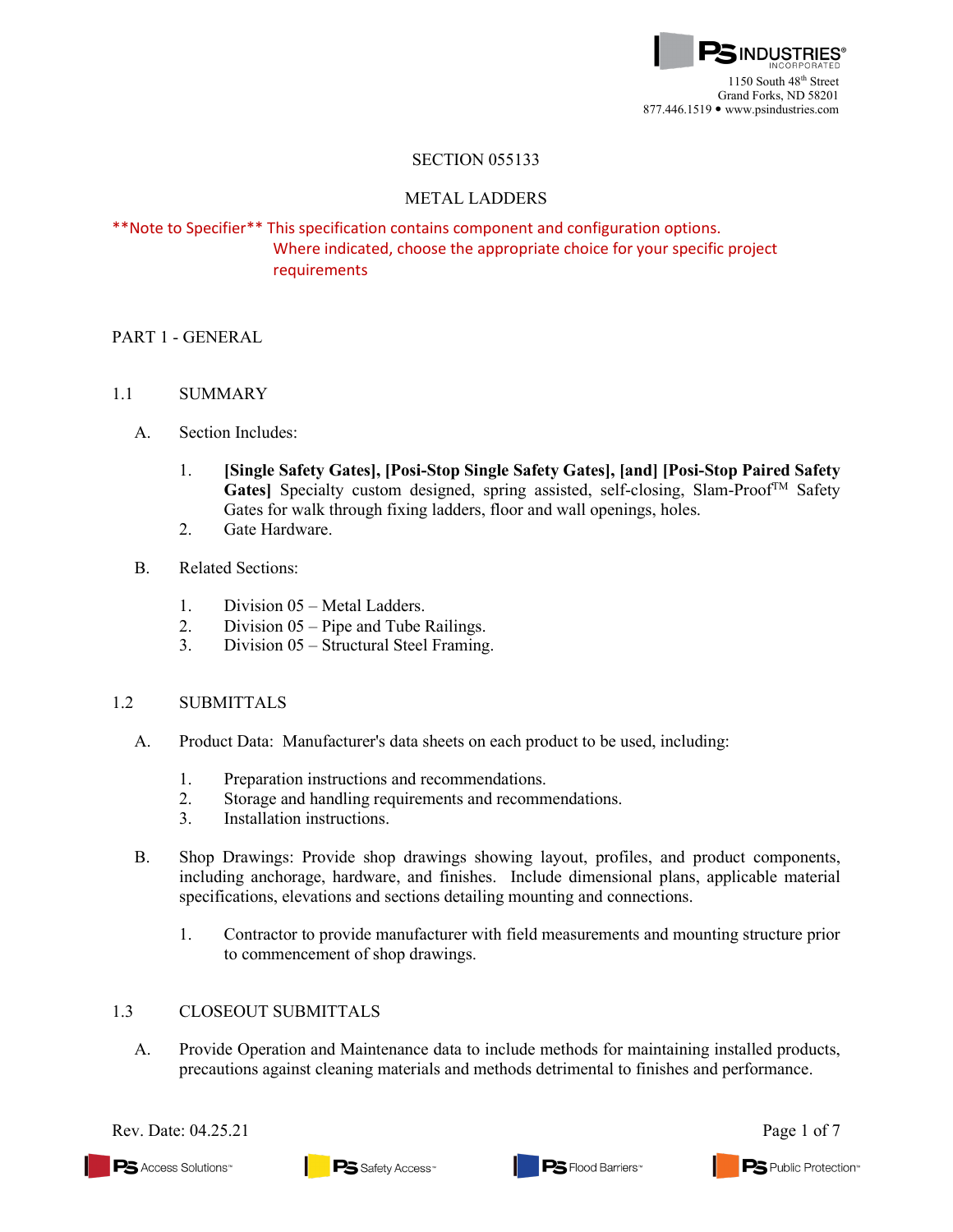### 1.4 QUALITY ASSURANCE

- A. Manufacturer Qualifications: Manufacturer must demonstrate a minimum of five (5) years successful experience in design and manufacture of similar related closures. Upon request, provide supporting evidence including list of installations, descriptions, name, and method of contact.
- B. Minimum Qualifications: Manufacturer must demonstrate compliance and certification of a Quality Management System administered by the International Organization for Standardization (ISO). Documentation of current certification status to be provided upon request.
- C. Welder Qualifications: Welders Certified in accordance with American Welding Society Procedures for applicable material used in production of specified product.

## 1.5 DELIVERY, STORAGE, AND HANDLING

- A. Store products in manufacturer's unopened packaging container with identification markings intact until ready for installation.
- B. Protect materials from exposure to moisture during storage.
- C. Store materials in a dry, warm, ventilated weathertight location. If outdoor storage is required, block materials to store at an incline, to prevent pooling of any moisture and promote runoff. Tarp materials in a tent-like arrangement, elevated above the product with open sides to allow airflow. Store loose or high value components in a dry, controlled environment.
- D. Use caution when unloading and handling product to avoid bending, denting, crushing, or other damage to the product.
- E. When using forklifts, use forks of proper length to fully support product being moved. Consult "Approved for Construction" drawings or consult with factory for proper lift points.

### 1.6 PROJECT CONDITIONS

A. Maintain environmental conditions (temperature, humidity, and ventilation) within limits recommended by manufacturer for optimum results. Do not install products under environmental conditions outside manufacturer's indicated limits.

### 1.7 COORDINATION

- A. Conduct site survey and provide to manufacturer, prior to manufacturer's commencement of shop drawings, the actual site conditions of the mounting location, to include; material type, dimensions and configuration, interferences with mounting surface, or any other condition that may impact the ability of the gate to be properly installed.
- B. Coordinate work with other operations and installation of adjacent materials to avoid damage.

Rev. Date: 04.25.21 Page 2 of 7

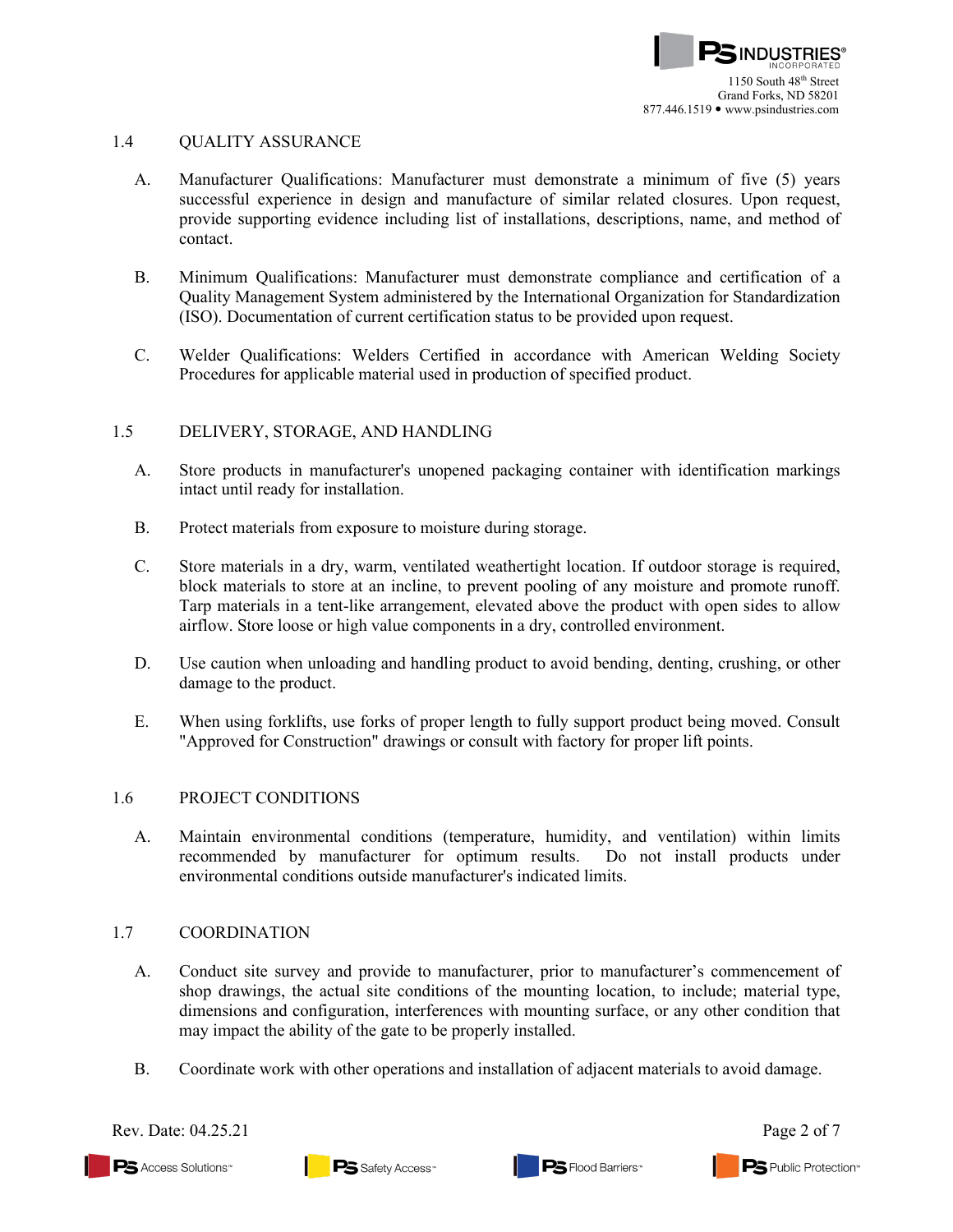

### 1.8 WARRANTY

A. Manufacturer's Standard Warranty: Product to be free from defects in material and workmanship for a period of one (1) year from date of shipment.

## PART 2 - PRODUCTS

### 2.1 PERFORMANCE REQUIREMENTS

A. Intended as a visible and physical continuation of adjacent railing systems at elevated openings where required by U.S. Federal OSHA at time of manufacture. Product designed to meet or exceed U.S. Federal requirements of dimensions and load requirements at time of manufacturing.

### 2.2 LADDER SAFETY GATE

- A. Description: Hinged, Ladder Safety Gate including Gate Arm, Hinge Bracket, Hinge Plate, Hinge Springs, Slam-Proof<sup>TM</sup> Damper Kit, and hardware.
	- 1. Approved Manufacturer: PS Safety Access<sup>TM</sup>, which is located at: 1150 S. 48th Street, Grand Forks, ND 58201; Toll Free Tel: 877.446.1519; Email: [4psinfo@psindustries.com](mailto:4psinfo@psindustries.com); Web: [www.pssafetyaccess.com](http://www.pssafetyaccess.com/) or [www.psindustries.com](http://www.psindustries.com/)
		- a. Basis of Design Product: Model: LSG/ LSGPS/ LSGPSD.
- B. Substitutions: Not permitted.
- C. Single Source Responsibilities: Obtain all safety gate from single manufacturer.

### 2.3 EQUIPMENT

- A. Products Details:
	- 1. The Ladder Safety Gate is a railing continuation, self-closing, Slam-Proof<sup>TM</sup> swing gate.

| <b>LSG</b><br>MODEL# | RAILING OPENING |      | <b>FLAT SURFACE</b> |                     |  |  |  |
|----------------------|-----------------|------|---------------------|---------------------|--|--|--|
|                      | <b>WIDTH</b>    |      | OPENING WIDTH       |                     |  |  |  |
|                      | MIN.            | MAX. | MIN.                | MAX.                |  |  |  |
| $LSG-1520$           | 15"             | 20   | $17^{5}/_{16}$ "    | $23\frac{5}{16}$    |  |  |  |
| LSG-2030             | $20$ "          | 30"  | $22^{5}/_{16}$ "    | $32^{5}/16$ "       |  |  |  |
| $LSG-3040$           | 30"             | 40"  | $32^{5}/_{16}$ "    | 42 $\frac{5}{16}$ " |  |  |  |
| $LSG-4050$           | 40"             | 50"  | 42 $\frac{5}{16}$ " | 52 $\frac{5}{16}$ " |  |  |  |

a. Model/Min/Max Opening Width:

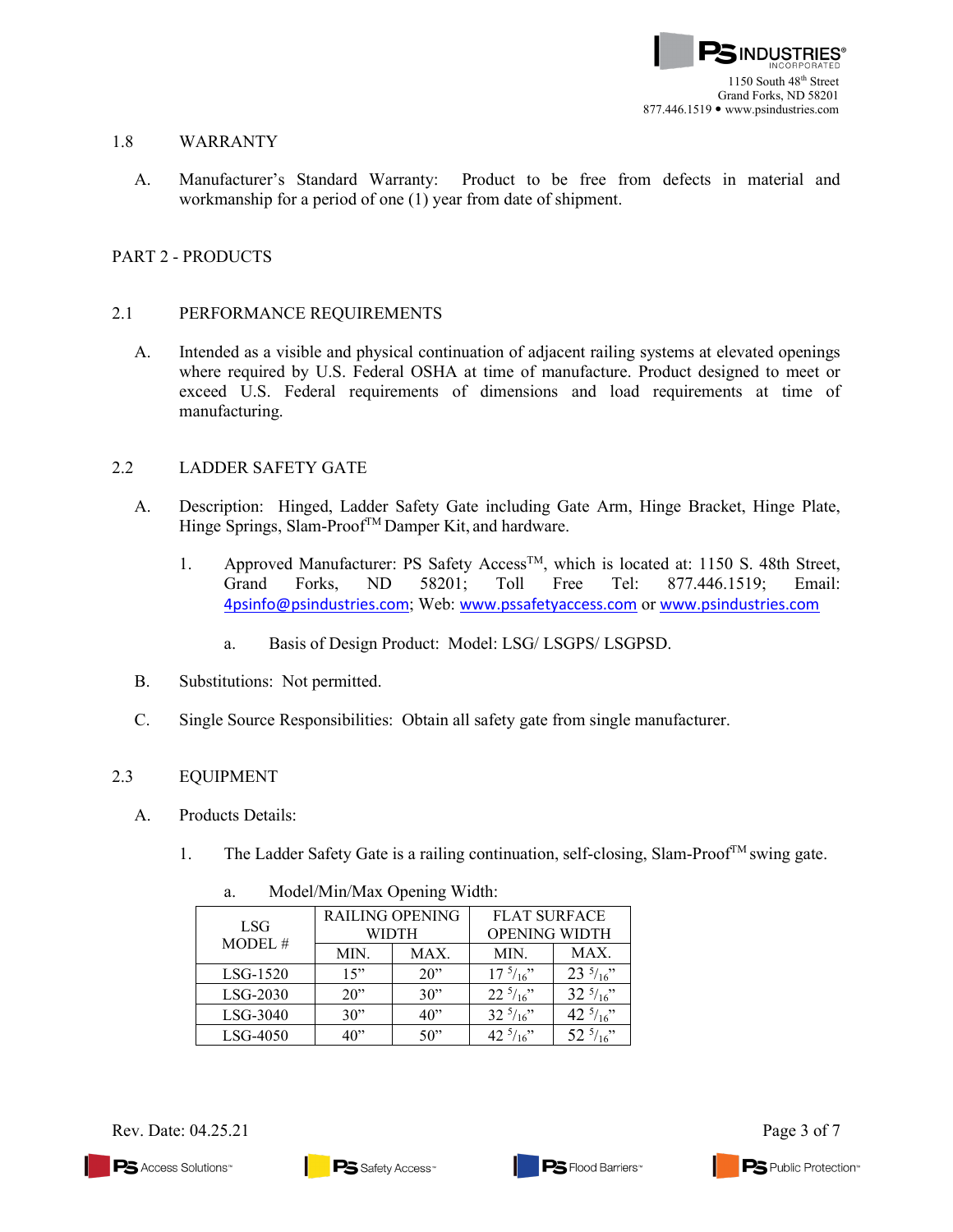

| LSGPS<br>MODE1.# | RAILING OPENING |      | <b>FLAT SURFACE</b>  |            |
|------------------|-----------------|------|----------------------|------------|
|                  | WIDTH           |      | <b>OPENING WIDTH</b> |            |
|                  | MIN.            | MAX. | <b>MIN</b>           | <b>MAX</b> |
| $LSGPS-1520$     | 15"             | 20   | $17^{5}/\frac{1}{6}$ | 22.5/16    |
| $LSGPS-2030$     | ንበ"             | 30"  | 22.5/16              | 32.5/16    |

| <b>LSGPSD</b><br>MODEL# | RAILING OPENING<br>WIDTH |      | <b>FLAT SURFACE</b><br><b>OPENING WIDTH</b> |                      |
|-------------------------|--------------------------|------|---------------------------------------------|----------------------|
|                         |                          |      |                                             |                      |
|                         | MIN.                     | MAX. | MIN.                                        | MAX.                 |
| LSGPSD-2030             | $20$ "                   | 30"  | $24$ $\frac{11}{16}$                        | $34$ $\frac{11}{16}$ |
| $LSGPSD-3040$           | 30"                      | 40"  | $34^{11}/16$                                | 44 $\frac{11}{16}$ " |
| LSGPSD-4060             | $40$ "                   | 60"  | 44 $\frac{11}{16}$                          | $^{11/16}$           |

#### 2.4 MATERIALS

A. Ladder Safety Gate to be fabricated from the following type of material;

\*\*Note to Specifier\*\* Choose one (1) of the following materials.

- 1. Steel: Commercial quality, low carbon structural or formed shapes, tubing, and bars of appropriate size and strength with welded construction.
- 2. Stainless Steel: Type 304 structural or formed shapes, tubing, and bars of appropriate size and strength with welded construction.
- B. Gate Arm to be manufactured of the same material type and finish as Ladder Safety Gate.
	- 1. Formed  $1 \frac{1}{4}$  square, 16-gauge tubing with minimum of 5 inches of adjustment.
	- a. Gate Models: LSGPSD-2030, and LSGPSD-3040 shall be of welded construction.
	- 2. Strike to be 10-gauge sheet and welded installation.
- C. Hinge Bracket to be manufactured of the same material type and finish as Ladder Safety Gate.
	- 1. Formed 10-gauge universal bracket to fit railings up to 2-inch O.D.
	- 2. Adaptable to flat surfaces and welded installation.
- D. Hinge Plate to be manufactured of the same material type and finish as Ladder Safety Gate.
	- 1. Formed 10-gauge plate to provide for minimum of 5 inches of gate arm adjustment.
- E. Hinge Springs to be torsion type, Stainless Steel.
	- 1. Provide two (2) springs per gate, housing within hinge bracket.
	- 2. Springs guaranteed for life of the gate.
- F. Slam-Proof<sup>TM</sup> Damper Kit

Rev. Date:  $04.25.21$  Page 4 of 7

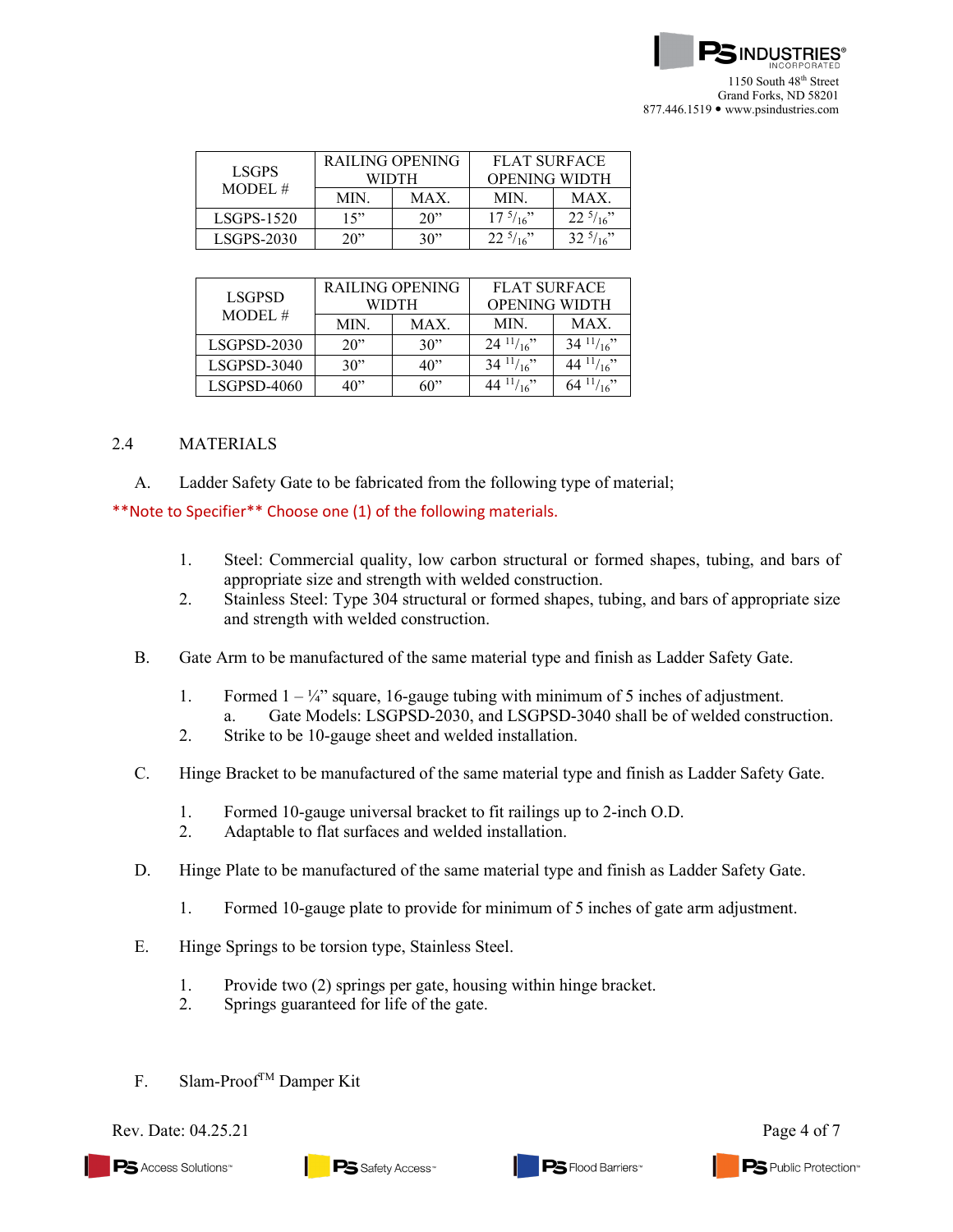

- 1. Provide one (1) Slam-Proof<sup>TM</sup> Damper Kit per gate to control closing speed of the gate to eliminate slamming and noise.
- 2. Option to be mounted on either the top or bottom hinge bracket.
- G. Placards: Factory mounted, caution labels with graphic fall hazard symbol.
- H. Mounting Hardware: Provide U-bolts, minimum .273" diameter, to accept railing posts up to 2" diameter, and locking hex nuts.

\*\*Note to Specifier\*\* LSGPS and LSGPSD Model Gates will have two (2) additional components as listed below.

- I. Stop Plate: to be manufactured of the same material type and finish as Ladder Safety Gate.
	- 1.  $\frac{1}{4}$  sheet to be field-mounted to existing railing structure.
- J. Hinge Stop Brackets: to be manufactured of the same material type and finish as Ladder Safety Gate.
	- 1. Formed 10-gauge sheet with welded construction.
	- 2. Flange nut to be of appropriate material, size, and strength with welded construction.
- K. Finish:
	- 1. Steel Shop Finish: Apply the following paint system in accordance with manufacturer recommendations and instructions;
		- a. Finish: Hot Dip Galvanized or Powder Coat Safety Yellow
	- 2. Stainless Steel products to be mill finish, welds are ground smooth, not polished, and are factory acid washed, neutralized and rinsed.
		- a. No. 2b, products to be mill finish, welds are ground smooth, not polished and are factory acid washed, neutralized and rinsed.
		- b. Open ends of Gate Hoop to be capped with welded construction.
- L. Packaging: Gate to be packaged with; mounting hardware in clear, labeled bags, and quick install guide.
	- 1. Standard packaging has assembled gate individually packaged in cardboard carton.
	- 2. Exterior of carton to marked with product name, model, size, and finish.

### 2.5 FABRICATION

- A. Fit and factory assemble items in largest practical sections, for shipment to site.
- B. Fabricate items with joints tightly fitted and secured.



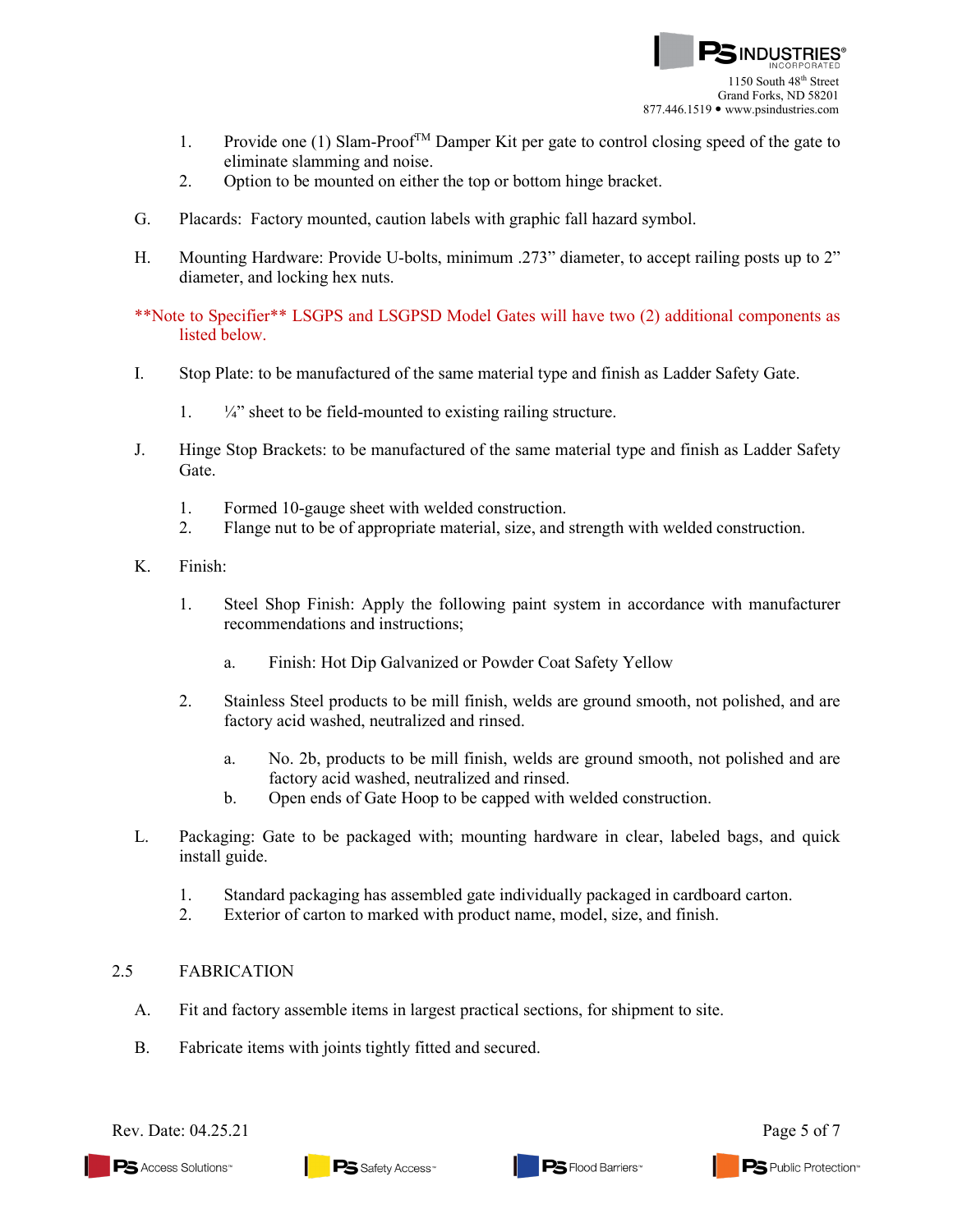C. Supply components required for anchorage of fabrications. Fabricate anchors and related components of same material and finish as fabrication, except where specifically noted otherwise.

## PART 3 - EXECUTION

### 3.1 EXAMINATION

- A. Do not begin installation until mounting substrates have been properly prepared.
- B. If substrate preparation is the responsibility of another subcontractor, notify Architect of uncompleted preparation before proceeding.
- C. Inspect opening for compliance with manufacturer requirements. Verify open conditions are within required tolerances.

#### 3.2 PREPARATION

- A. Clean surfaces thoroughly prior to installation.
- B. Prepare surfaces using the methods recommended by the manufacturer for achieving the best result for the substrate under the project conditions.

### 3.3 INSTALLATION

- A. Install in accordance with manufacturer's installation instructions, "Approved for Construction" drawings, shipping, handling, and storage instructions, and product carton instructions for installation.
- B. Tolerances: All dimensional requirements must be in accordance with manufacturer's installation instructions and "Approved for Construction" drawings.
- C. Verify that hinges and latching assemblies operate freely and correctly.
- D. Verify all anchorage is in accordance with manufacturer's installation instructions and applicable data sheets.

### 3.4 FIELD QUALITY CONTROL

### A. Field Testing:

#### \*\*Note to Specifier\*\* Choose testing method(s) required.

1. Product to be installed using good general construction methods and practices, in accordance with manufacturer's instructions and "Approved for Construction" drawings.